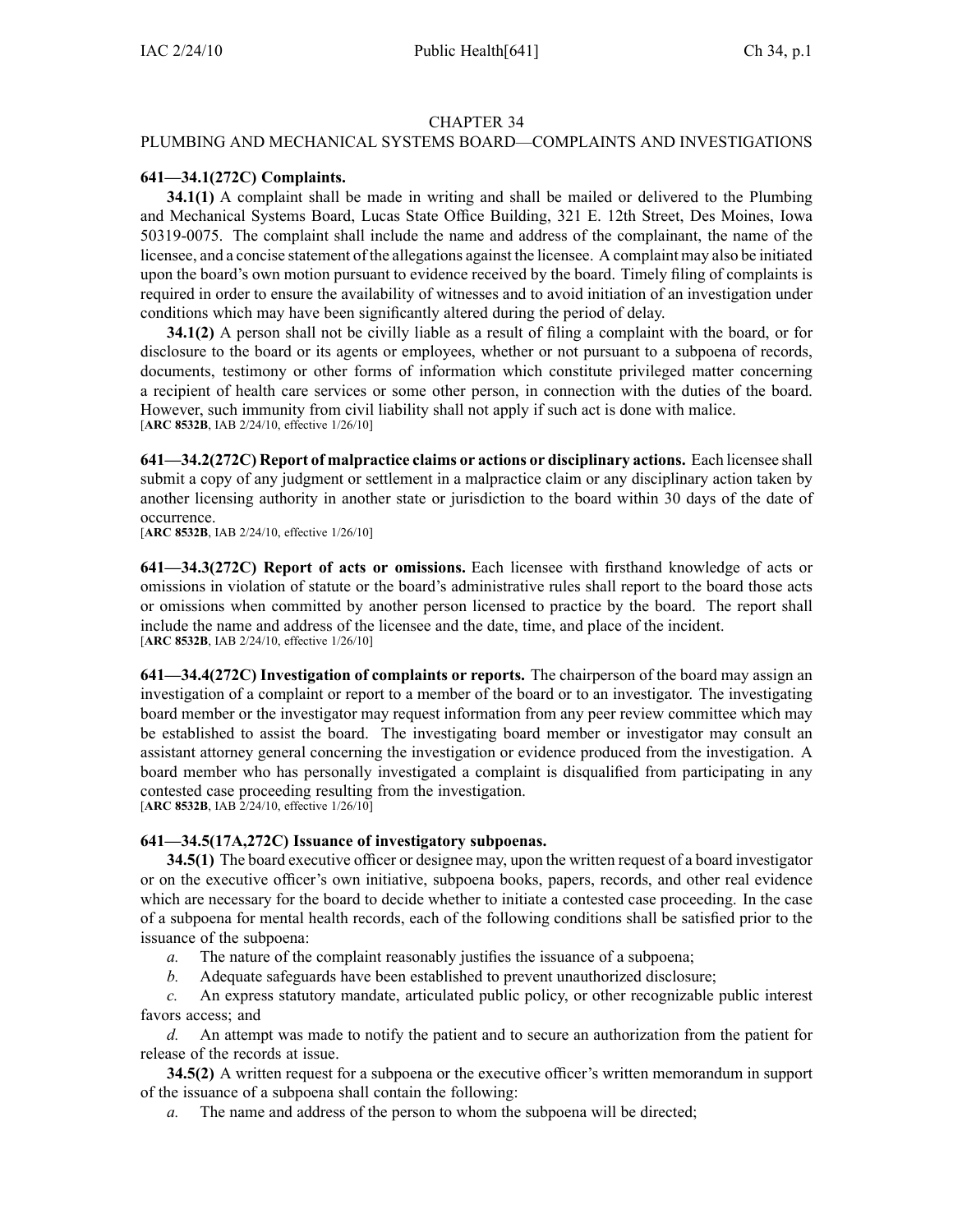*b.* A specific description of the books, papers, records or other real evidence requested;

*c.* An explanation of why the documents sought to be subpoenaed are necessary for the board to determine whether it should initiate <sup>a</sup> contested case proceeding; and

*d.* In the case of <sup>a</sup> subpoena reques<sup>t</sup> for mental health records, confirmation that the conditions described in subrule 34.5(1) have been satisfied.

**34.5(3)** Each subpoena shall contain:

- *a.* The name and address of the person to whom the subpoena is directed;
- *b.* A description of the books, papers, records or other real evidence requested;
- *c.* The date, time and location for production or inspection and copying;
- *d.* The time within which a motion to quash or modify the subpoena must be filed;
- *e.* The signature, address and telephone number of the board executive officer or designee;
- *f.* The date of issuance;
- *g.* A return of service.

**34.5(4)** Any person who is aggrieved or adversely affected by compliance with the subpoena and who desires to challenge the subpoena must, within 14 days after service of the subpoena, or before the time specified for compliance if such time is less than 14 days, file with the board <sup>a</sup> motion to quash or modify the subpoena. The motion shall describe the legal reasons why the subpoena should be quashed or modified and may be accompanied by legal briefs or factual affidavits.

**34.5(5)** Upon receipt of <sup>a</sup> timely motion to quash or modify <sup>a</sup> subpoena, the board may reques<sup>t</sup> an administrative law judge to issue <sup>a</sup> decision, or the board may issue <sup>a</sup> decision. Oral argumen<sup>t</sup> may be scheduled at the discretion of the board or the administrative law judge. The administrative law judge or the board may quash or modify the subpoena, deny the motion, or issue an appropriate protective order.

**34.5(6)** A person who is aggrieved by <sup>a</sup> ruling of an administrative law judge and who desires to challenge that ruling must appeal the ruling to the board by serving on the board executive officer, either in person or by certified mail, <sup>a</sup> notice of appeal within ten days after service of the decision of the administrative law judge.

**34.5(7)** If the person contesting the subpoena is not the person under investigation, the board's decision is final for purposes of judicial review. If the person contesting the subpoena is the person under investigation, the board's decision is not final for purposes of judicial review until either (1) the person is notified the investigation has been concluded with no formal action, or (2) there is <sup>a</sup> final decision in the contested case.

[**ARC 8532B**, IAB 2/24/10, effective 1/26/10]

## **641—34.6(272C) Peer review committees.**

**34.6(1)** A complaint may be assigned to <sup>a</sup> peer review committee for review, investigation, or repor<sup>t</sup> to the board.

**34.6(2)** The board shall determine which peer review committee will review <sup>a</sup> case and what complaints or other matters shall be referred to <sup>a</sup> peer review committee for investigation, review, or repor<sup>t</sup> to the board.

**34.6(3)** Members of the peer review committees shall not be liable for acts, omissions, or decisions made in connection with service on the peer review committee. However, such immunity from civil liability shall not apply if such act is done with malice.

**34.6(4)** The peer review committees shall observe the requirements of confidentiality imposed by Iowa Code section 272C.6.

[**ARC 8532B**, IAB 2/24/10, effective 1/26/10]

**641—34.7(17A) Appearance.** The board may reques<sup>t</sup> that <sup>a</sup> licensee appear before <sup>a</sup> committee of the board to discuss <sup>a</sup> pending investigation. By electing to participate in the committee appearance, the licensee waives any objection to <sup>a</sup> board member both participating in the appearance and later participating as <sup>a</sup> decision maker in <sup>a</sup> contested case proceeding. By electing to participate in the